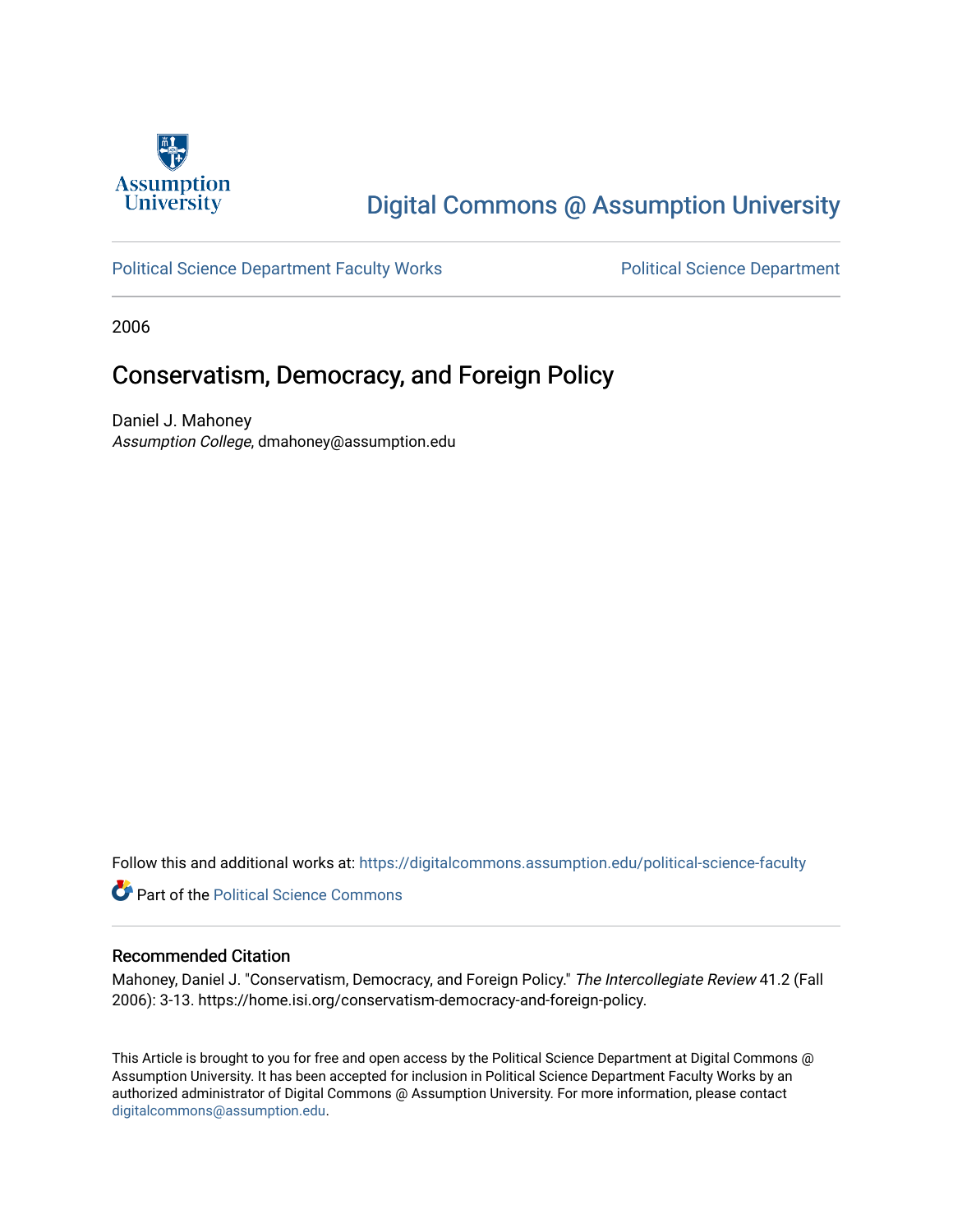# Conservatism, Democracy, and Foreign Policy

In a penetrating essay dating from 1948, the Hungarian political philosopher Aurel Kolnai wrote that in our time, a balanced defense of liberty should aim "to *displacethe spiritual stress* from the 'common man' aspect of Democracy to its aspect of constitutionalism and of moral continuity with the high tradition of Antiquity, Christendom, and the half-surviving Liberal cultures of yesterday."1 Kolnai's profoundly conservative appreciation of the moral foundations of democracy provides a principled ground for resisting what Roger Scruton has called "the culture of repudiation" and for making one's way in the culture wars. Kolani's thought can also provide inspiration for a principled and prudent foreign policy that does not confuse a robust defense of liberty with doctrinaire support for democracy abroad. An early critic of both National Socialism and Soviet Communism, Kolnai knew that the Western world has every reason to consider totalitarianism the *summum malum*, the worst political evil. But a variety of legitimate antitotalitarian political options exist even in a "democratic" age. In foreign policy, the intellectual alternatives are not exhausted by cultural relativism, on the one hand, and a democratic "progressivism" that overlooks the fragility of political civilization, on the other.

In my view, the West's victory over Communism is best understood not as a victory for democracy *per se*—especially not for democracy in its current, post-national and post-religious manifestation—but rather, as a defeat for the utopian illusion that human beings could somehow live free and dignified lives without property, religion, nations, or politics. The collapse of Soviet Communism was thus the definitive repudiation of what the Hegelio-Marxist philosopher Alexandre Kojève called "the universal and homogenous state." Kojève believed that by the mid-twentieth century the avant-garde of humanity had put "an end to history," to all world-transforming political or ideological contestation. Henceforth, there would be no politics, only the administration of things, whether by Communist commissars or E.U. bureaucrats. This was history's *inevitable* denouement. These fantasies ought to have been revealed for what they were by the *annus mirabilis* 1989.

Yet such is the hold of historicism on us that politicians and theorists across the ideological spectrum succumbed to the

**Daniel J. Mahoney** is Professor of Political Science at Assumption College and author, most recently, of *Bertrand de Jouvenel: The Conservative Liberal and the Illusions of Modernity* (2005).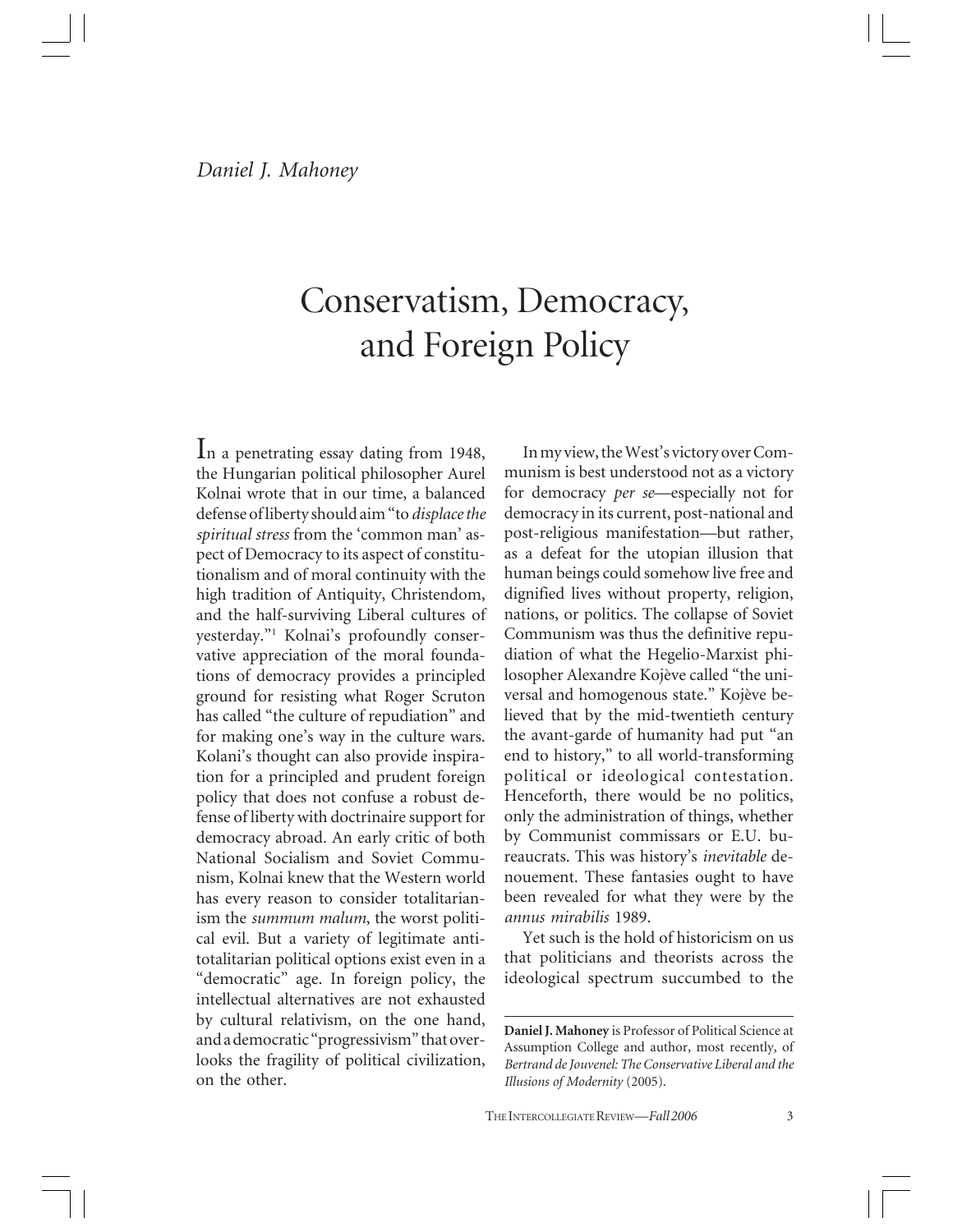temptation to give a "progressivist" interpretation of the end of the Cold War itself. Marvelously mirroring Marxist arguments, lifelong anti-Communists now claimed that it was the West's victory in the Cold War that had been inevitable, that Communism was destined to collapse because it had been "on the wrong side of History." In his address to the British parliament in 1982, Ronald Reagan had stated that "the Soviet Union...runs against the tide of history by denying freedom and human dignity to its citizens." Surely this noble statesman was correct that Communism entailed nothing less than a fundamental assault on "the natural order of things." But it was another matter to turn the tables on the Marxists by claiming that "History" favored the universal triumph of the democratic ideal. With the systematic breakdown of classical and Christian education in the Western world, few were still capable of articulating an older wisdom that refused to identify the Good with the alleged movement of History.

With the publication of Francis Fukuyama's article "The End of History?" in *The National Interest* in 1989 (and the book which quickly followed on its heels), the world was treated to a sophisticated neo-"Marxist" interpretation of the fall of Communism, this time at the service of a broadly conservative politics. According to Fukuyama, the end of the Cold War had indeed culminated in something like the "universal and homogenous state." But in one of those displays of dialectical cleverness beloved by social theorists, democratic capitalism was now said to alone embody the authentic "recognition of man by man." In a "Ruse of Reason" worthy of Hegel himself, History had vindicated the bourgeois order whose doom had been prophesied by a century and a half of "progressive" thought.

Fukuyama's thesis gave powerful impe-

tus to what can be called the "second neoconservatism," an intellectual current that wished to follow up the defeat of Communism with vigorous support for a "global democratic revolution" aided and sustained by the military and political power of the United States. The first neoconservatism, in contrast to the second, had been more anti-totalitarian than "democratic" in orientation, and was perfectly willing to acknowledge the sheer intractability of cultures and civilizations. Whatever the intellectual pedigree of some of its adherents, the new neoconservatism owed more to Alexandre Kojève than to Leo Strauss, who had been an unremitting critic of the "universal and homogenous state" in all its forms. The new neoconservatism shared few of the older neoconservatism's concerns about the pernicious spiritual and cultural effects of a fully "democratized" polity and culture (see almost any essay by Irving Kristol from the 1970s) or its hesitations about dogmatic support for human rights in foreign policy (the *locus classicus* of this position is Jeane J. Kirkpatrick's important 1979 *Commentary* essay, "Dictatorships and Double Standards").

#### *Fukuyama's Indictment*

In his latest book, *America at the Crossroads: Democracy, Power, and the Neoconservative Legacy* (Yale, 2006), Fukuyama ignores his own role in the genesis of the "second neoconservatism." In important respects, the present-day partisans of "muscular Wilsonianism" have built upon Fukuyaman premises about "the end of history" and the unchallenged ideological ascendancy of liberal democracy, even if they have emphasized the efficacy of military power more than Fukuyama now thinks prudent. In his current self-presentation, Fukuyama plays Marx to William Kristol's Lenin. He defends the desirability and ultimate inevitability of global democratization while criti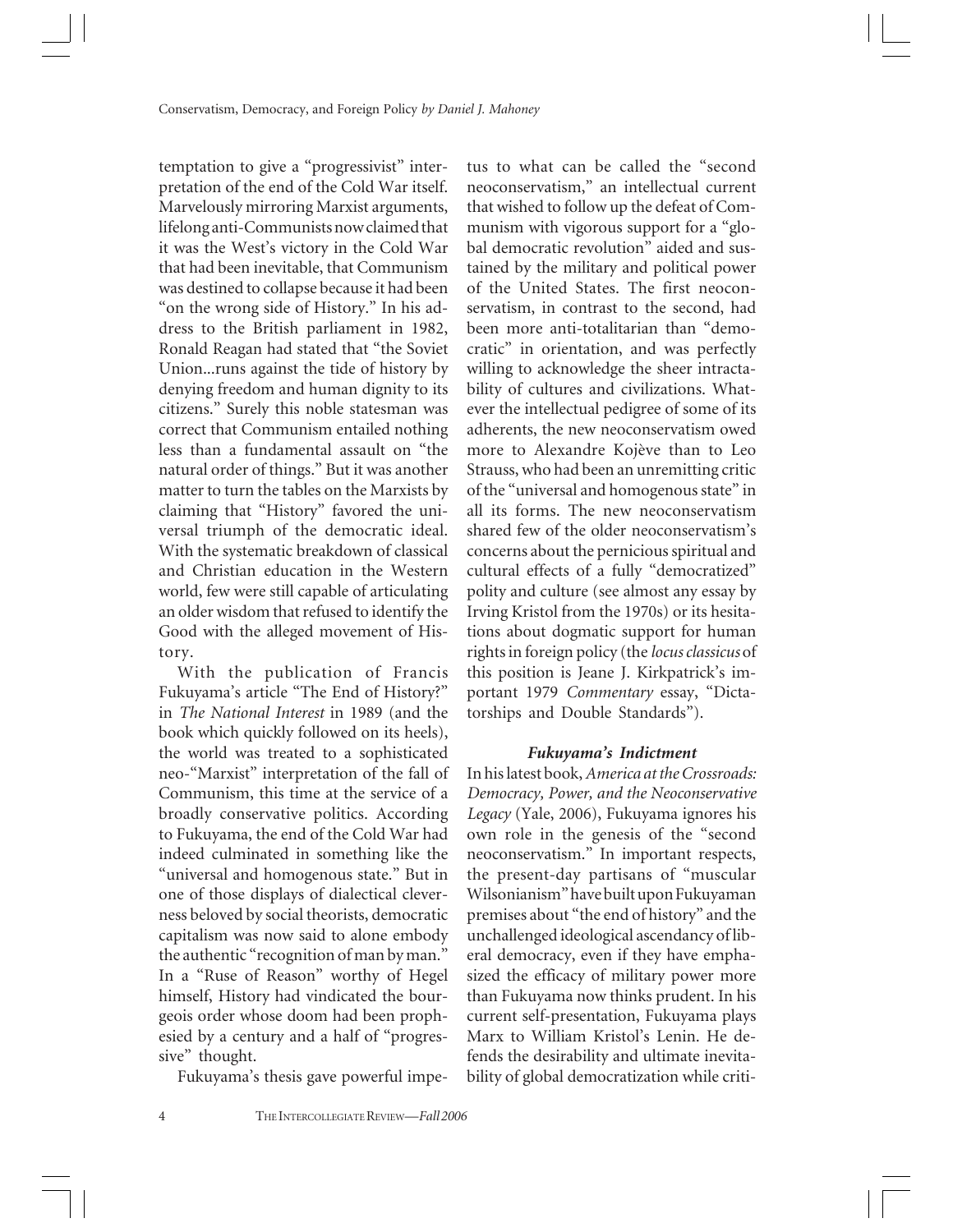cizing ill-advised efforts to push the process along. He sees himself as the true neoconservative, one who has remained faithful to neoconservatism's original critique of large-scale social engineering and its salutary concern about the unintended consequences of social action. In his new book and in the Postscript to the 2006 edition of *The End of History and the Last Man*, Fukuyama defends a relatively uncontroversial version of modernization theory that owes more to Tocqueville and Weber than to Kojève. He claims that he "never posited a strong version of modernization theory, with rigid stages of development or economically determined outcomes. Contingency, leadership, and ideas always play a complicating role, which made major setbacks possible if not likely."

There is an element of truth, as well as much bad faith, in these formulations. The second neoconservatism is, to be sure, more activist than anything suggested in Fukuyama's original speculations about the nature of the post-Cold War world. But just as Leninist voluntarism—the revolutionary effort to give History a shove toward its ultimate destination—was a natural consequence of Marx's own philosophy of history, so Fukuyama's announcement of the ideological triumph of liberal democracy was bound to provide inspiration for what was to become the second neoconservatism. Fukuyama cannot evade responsibility for his decisive role in interpreting the collapse of Communism in an essentially progressivist or historicist light. It is also difficult to understand why Fukuyama needed to resort to an obscure mélange of Hegel and Kojève, or to rhetoric about the "end of history," if all he had in mind from the beginning was a relatively innocuous version of modernization theory. This born-again Tocquevillian now more carefully distinguishes between economic and social modernization (which

indeed has something "irresistible" about it) and political liberty, which can never simply be guaranteed by unfolding historical or social processes. To make that distinction, however, is to deny any *essential* identification of modernization with "the end of history." It is to affirm with Tocqueville and the classics that the political problem is in principle unsolvable, that History can never substitute for the imperative for human beings "to put reasons and actions in common," as Aristotle put it.

In addition to his failure to appreciate the tendentious logic of his own position, Fukuyama's attribution of real or even metaphorical Leninism both to the Bush administration and to contemporary neoconservatives is unjust and irresponsible. It muddies the theoretical waters while adding nothing to our understanding of the real alternatives facing citizens and statesmen today. Leninism entailed a selfconscious abrogation of the moral law in the name of a revolutionary project to create a New Man and a New Society. It was a manifestation of an inhuman ideological impulse that Edmund Burke did not hesitate to call (in different historical circumstances) "metaphysical madness." Leninism inevitably gave rise to totalitarianism because its ends were *contra naturum* and because it provided ideological justification for tyranny and terror on a truly unprecedented scale. Neoconservatives such as William Kristol may overstate the universal appeal of "democracy" and the role that American power can play in promoting it around the world. That is surely a question for debate and discussion. But they are decent men who have never claimed that moral considerations can be suspended in pursuit of utopian ends.

Moreover, the neoconservatives are wrestling with a real problem made more pressing by the terrorist attacks of September 11, 2001—namely, the multiple ways in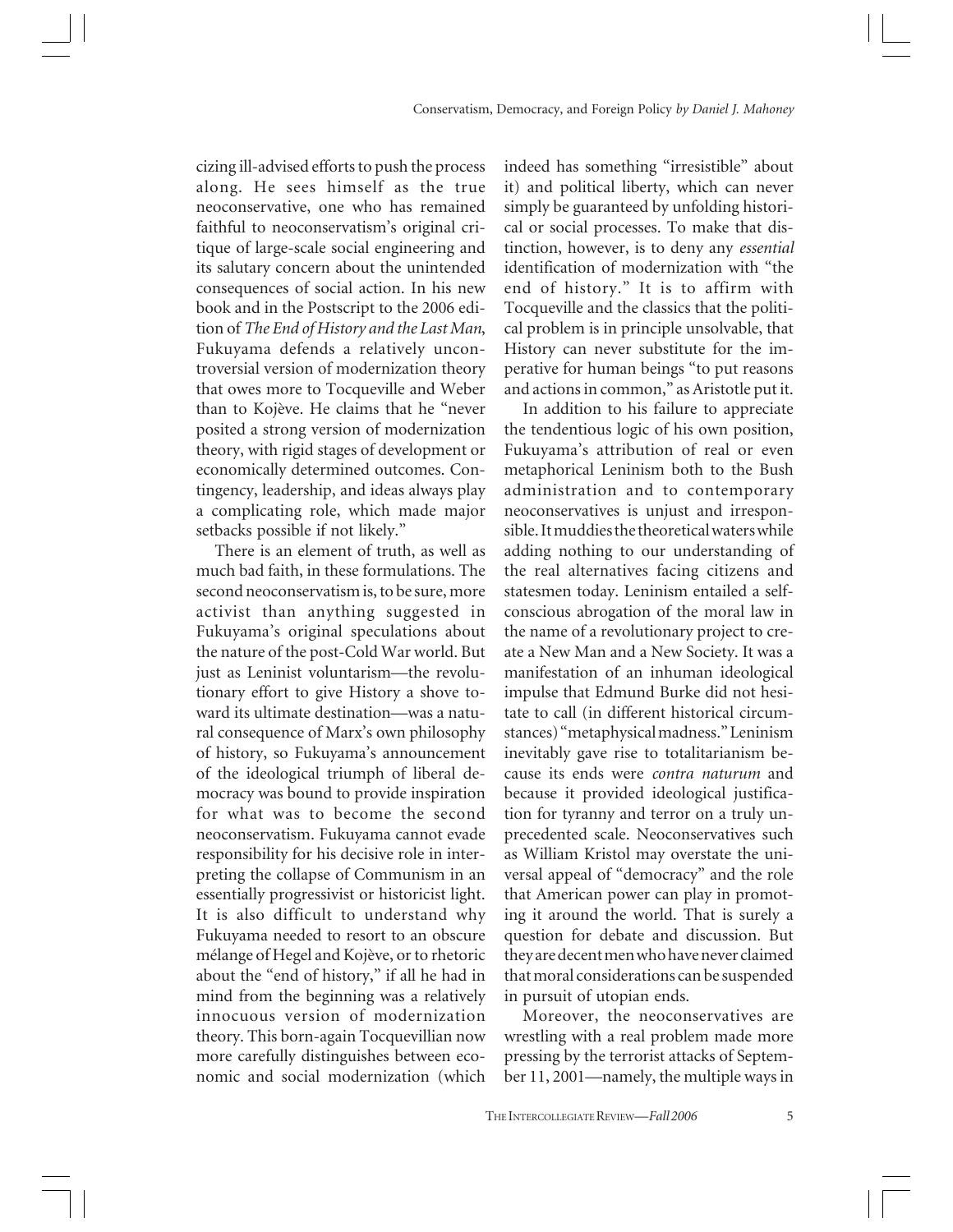which social stagnation and political authoritarianism conspire to reinforce fanaticism throughout the Arab Islamic world. And however "muscular" their approach to foreign policy, they have not advocated the indiscriminate use of military power or succumbed to the illusion that democracy can simply be imposed from "the barrel of a gun." To suggest otherwise is to engage in wild caricatures of a serious, if flawed, approach to the conduct of American foreign policy.

There is thus something unhinged about John Gray's recent suggestion in the pages of *The American Interest* (Summer 2006) that "neoconservatism" represents the continuation of the Marxist-Leninist project and that it will inevitably lead to the same tragic consequences. These extreme formulations—worthy of an ideologue and not a political philosopher—would be easy to dismiss if they did not also recur with alarming regularity in "realist" and "paleoconservative" criticisms of neoconservatism in general, and the Bush foreign policy in particular. President Bush is the first conservative president to be regularly castigated as a "Jacobin" and "Leninist" by a significant number of critics within the conservative intellectual community. Such criticisms paradoxically obscure the genuine weaknesses of the Bush Doctrine by attributing mere fanaticism to a foreign policy that in truth has equal measures of strength and weakness.

#### *A Neoconservative Foreign Policy?*

The critics of current American foreign policy tend to presuppose that the Bush administration is carrying out a plan of action that was designed in advance by neoconservative intellectuals. In this view, President Bush is somehow a captive of a cabal of ex-Leftist Jewish intellectuals, students of Leo Strauss, and a group of writers and thinkers around William Kristol's

*Weekly Standard*. It is conveniently forgotten or ignored that none of the principals in the administration is a neoconservative with the arguable exception of Vice President Cheney, who indeed moved closer to neoconservative positions during his tenure at the American Enterprise Institute in the 1990s. It must be remembered that neoconservative advocates of a militarily assertive neo-Wilsonian foreign policy were initially wary of George W. Bush and tended to support the internationalist John McCain in the 2000 Republican primaries. As a candidate, Bush repeatedly expressed his suspicion of humanitarian interventions abroad and called for greater "humility" in the conduct of American foreign policy. The first eight months of the Bush Presidency were dedicated to a domestic agenda of "compassionate conservatism" centered around education reform and "faith-based initiatives." Bush's initial instincts about foreign policy—he did not articulate anything as systematic as a doctrine or a grand strategy—were undoubtedly unilateralist, but they were by no means unduly interventionist. In this regard at least, 9/11 did indeed "change everything."

Bush never became a neoconservative he operates too much on an instinctual plane to join an intellectual party of any sort—but he formed a tactical alliance with those who provided a theoretical rationale for a more assertive foreign policy. The socalled Bush Doctrine "called for offensive operations, including preemptive war, against terrorists and their abetters, more specifically, against the regimes that had sponsored, encouraged, or merely tolerated, any 'terrorist group of global reach.'"2 If preemptive action (not necessarily of a military sort) against terror-supporting "rogue states" was the weapon of choice of the new strategic doctrine, the promotion of democratic "regime change" provided the moral compass for a foreign policy that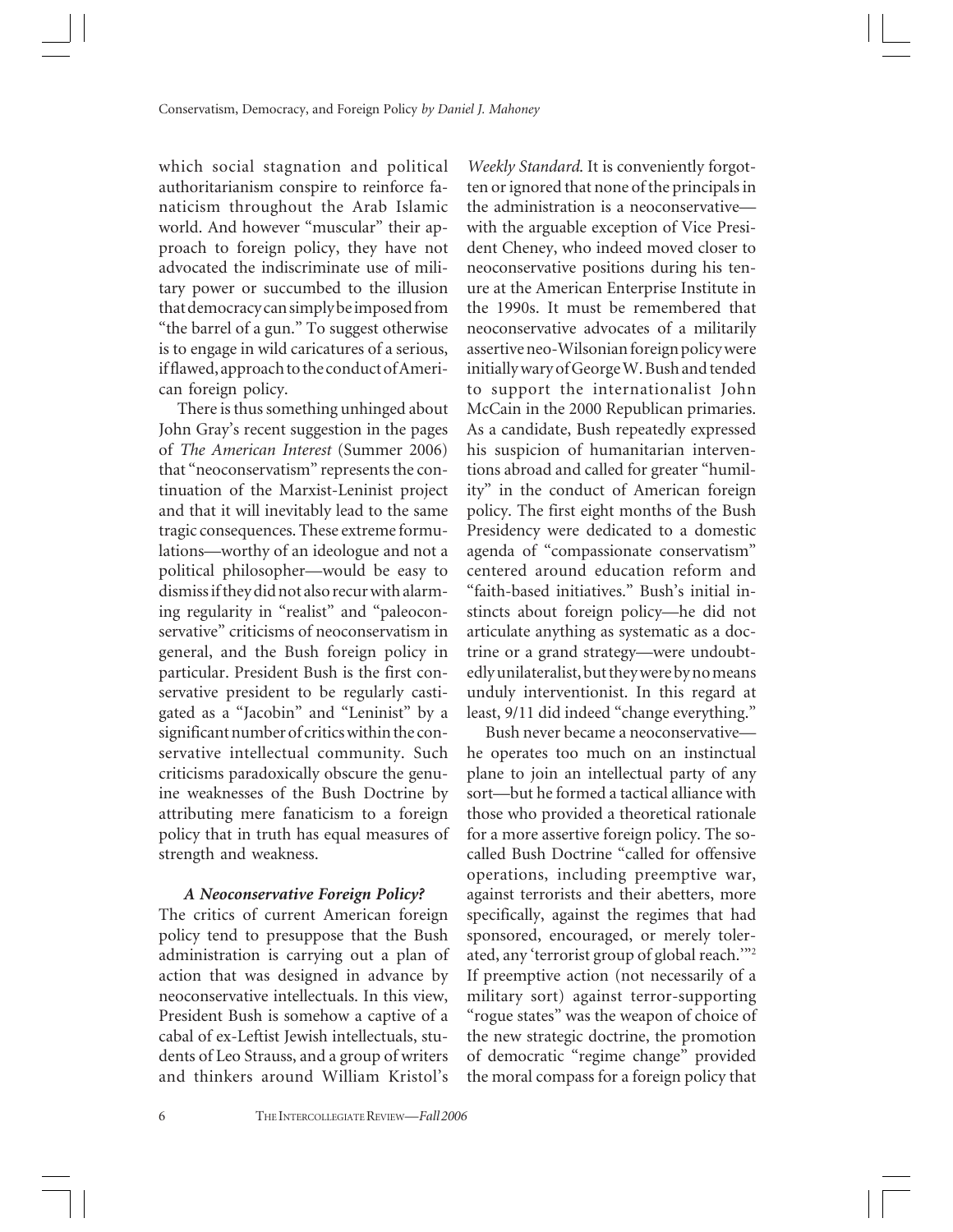aimed to take the fight to an unscrupulous and nihilistic enemy. Its proponents vigorously defended support for democratic transformation in the Middle East as a new kind of realism rather than an ideological crusade motivated by abstract or utopian considerations.

It is hard to deny that this overall project is informed by a strong dose of realism and contains no small element of daring and

moral nobility. For too long the United States coddled corrupt, autocratic regimes in the Middle East as long as they kept the oil flowing or served our strategic interests. The new approach provided a comprehensive framework for navigating the post-9/11 world and a sense of mission to an America that

had been awakened from her somnolence by the surprise assault on our national soil. President Bush was no doubt inspired by the idea of striking at the very sources of tyranny and terror in the Arab Islamic world. But his decency and respect for common humanity, undeniable virtues in a democratic statesman, led him to exaggerate the prospects for self-government in a region where secular and religious authoritarianism too often compete to shape the destiny of peoples. In addition, President Bush is a moralist who clearly relishes an unequivocal confrontation with political evil. He is inclined to see any qualification of doctrinaire universalism as a choice for "relativism" rather than a salutary recognition of the undeniable *fact* that self-government has crucial historical, moral, cultural, and spiritual prerequisites.

#### *Strengths & Limits of the New Approach*

The Bush administration is not wrong, of course, to recognize important parallels between Jihadist radicalism and the political religions of the twentieth century. Whatever the differences between the "pious cruelty" of the Islamists and the atheistic tyrannies of the twentieth century, both ideological currents disdained bourgeois democracy and repudiated the moral law in the name of ostensibly more sublime aspirations and goals. In his latest book, however, Fukuyama rightfully questions whether Islamism poses the same kind of

> "existential threat" to Western civilization that was posed by Communism and Nazism. With its open contempt for rationality, civil society, and ordinary morality, and its disdain for less virulent currents of Islam, Jihadist extremism mainly appeals to the marginal and dislocated, to those who have been

uprooted by the whirlwinds of globalization. It will never attract the sympathy of Western intellectuals as Communism did during the long social crisis that dominated the first half of the twentieth century. The West must prepare itself for a protracted struggle with a fanatical international movement that aspires to force the whole of humanity to live within "the house of Islam." With such a movement there can be no compromise or negotiated settlement. Still, it is difficult to argue that in this struggle the West's very existence—or the moral legitimacy of liberal democracy—is genuinely at stake.

To be sure, any adequate response to the terrorist threat demands a mixture of civic and martial fortitude and political dexterity that goes far beyond the anemic police measures favored by quasi-pacifistic Europeans today. But inexact talk about an open-ended "war on terror"—which in truth implies war without end—does not adequately convey the unsettling gray zone between war and peace that will characterize the international situation for the fore-

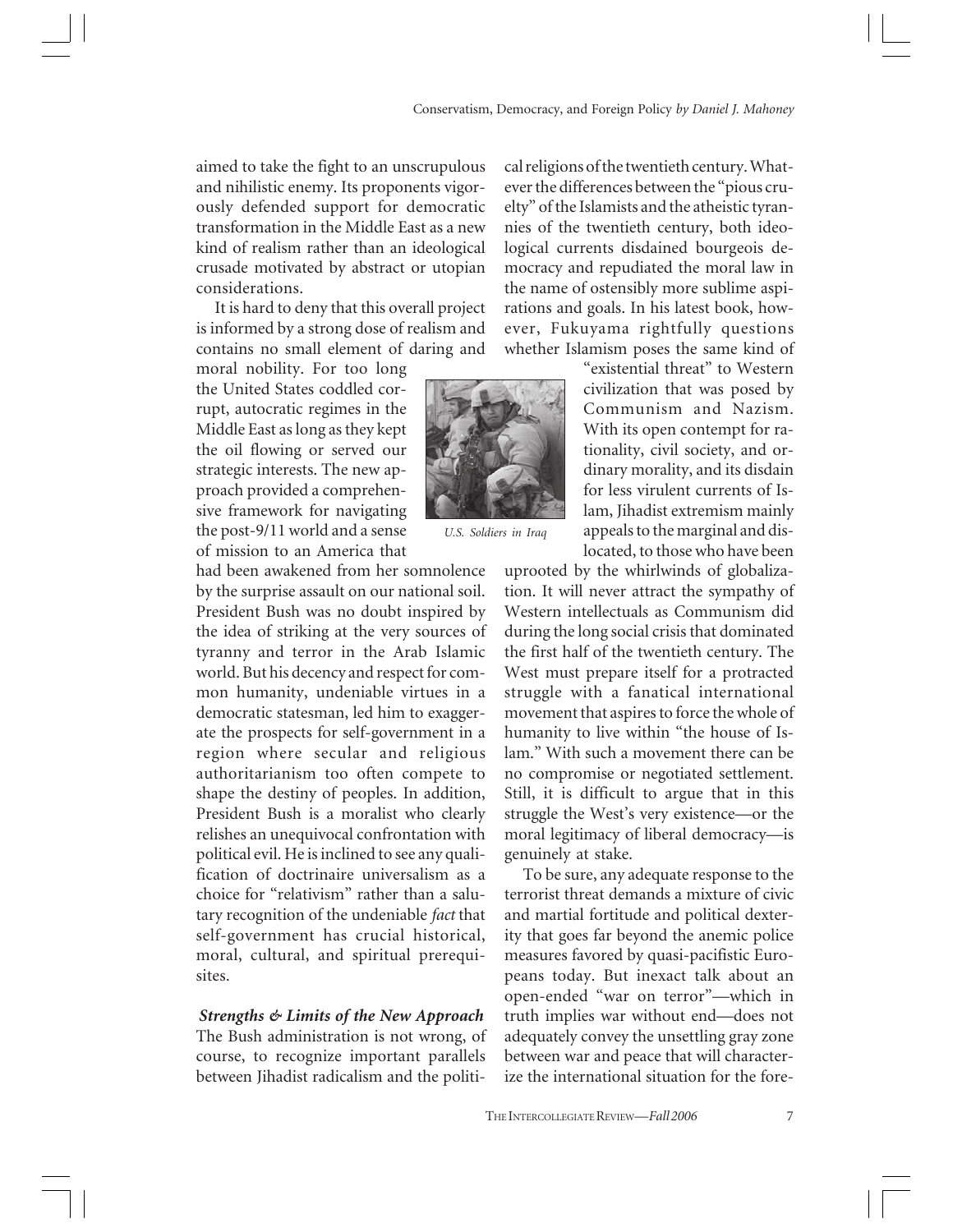seeable future. Nor is it self-evident that democracy, especially electoral democracy, can provide the antidote to the Islamist virus.

After 9/11 the Bush administration lost an opportunity to articulate a textured anti-totalitarianism on the model of the old neoconservatism, one that combined principled opposition to despotism with a carefully calibrated politics of prudence. Instead, President Bush increasingly defined the global political alternatives in a starkly Manichean way as a choice between democracy and tyranny. His understanding of the contemporary world rests on a doctrinaire political science that in the end recognizes one and only one path to human freedom and flourishing. This is the downside of a positive feature. As we have seen over the past five years, Bush's clear-sighted recognition of Good and Evil is the major source of his principled tough-mindedness as a statesman. He is to be applauded for his ability to forthrightly name the *enemy* (and to recognize that the West continues to confront deadly enemies) in a democratic world that is increasingly prone to take for granted the spiritual unity of the human race. But this admirable clarity about the moral dimensions of the struggle also leads the President to be too dismissive of the gray middle ground that more often than not defines the art of statecraft. Bush and his neoconservative allies paradoxically share no small measure of the humanitarianism that they rightly castigate when it emanates from anti-political European and American leftist intellectuals.

It should be acknowledged that the Bush administration's instincts and policies are often significantly more prudent than its official rhetoric and doctrine suggest. The administration has no doubt been chastened by the difficulty of pacifying Iraq and of introducing lawful government in a country wracked by tribal passions and sectarian divisions. Through bitter experience, it has come to appreciate the profound difficulties entailed in bringing self-government to another people, especially one that has been deeply scarred by despotism and is bereft of a settled national consciousness. The administration surely has arrived at a more sober appreciation of the sheer intractability of a part of the world deeply rooted in spiritual sources that are alien to the Western experience. Contrary to what its more fevered critics suggest, it has no stomach for organizing a global democratic imperium or embarking on new "wars of choice." While the administration continues to put too much emphasis on the centrality of electoral democracy, it knows how to work with "authoritarian" allies who oppose Islamist fanaticism or who, in its judgment, provide the best hope for political stability and gradual liberalization.

#### *Conservatism and the Rhetoric of Democracy*

But the administration's official rhetoric continues to be marred by a tendency to treat modern democracy as a self-evident desideratum, even as the regime "according to nature." As friendly critics such as Fareed Zakharia have pointed out, both the administration and its neoconservative allies woefully underestimate the despotic propensities inherent in electoral democracy, and this despite the rising electoral fortunes of Islamist parties such as the Muslim Brotherhood and Hamas in the Middle East and of a Leftist authoritarian like Hugo Chavez in Latin America. They continue to speak ritualistically about "democracy" when what they must really have in mind is that complex synthesis of the rule of law, constitutionalism, federalism, and representative government that Zakharia calls "constitutional liberalism." Their "democratic" monomania marks a break with an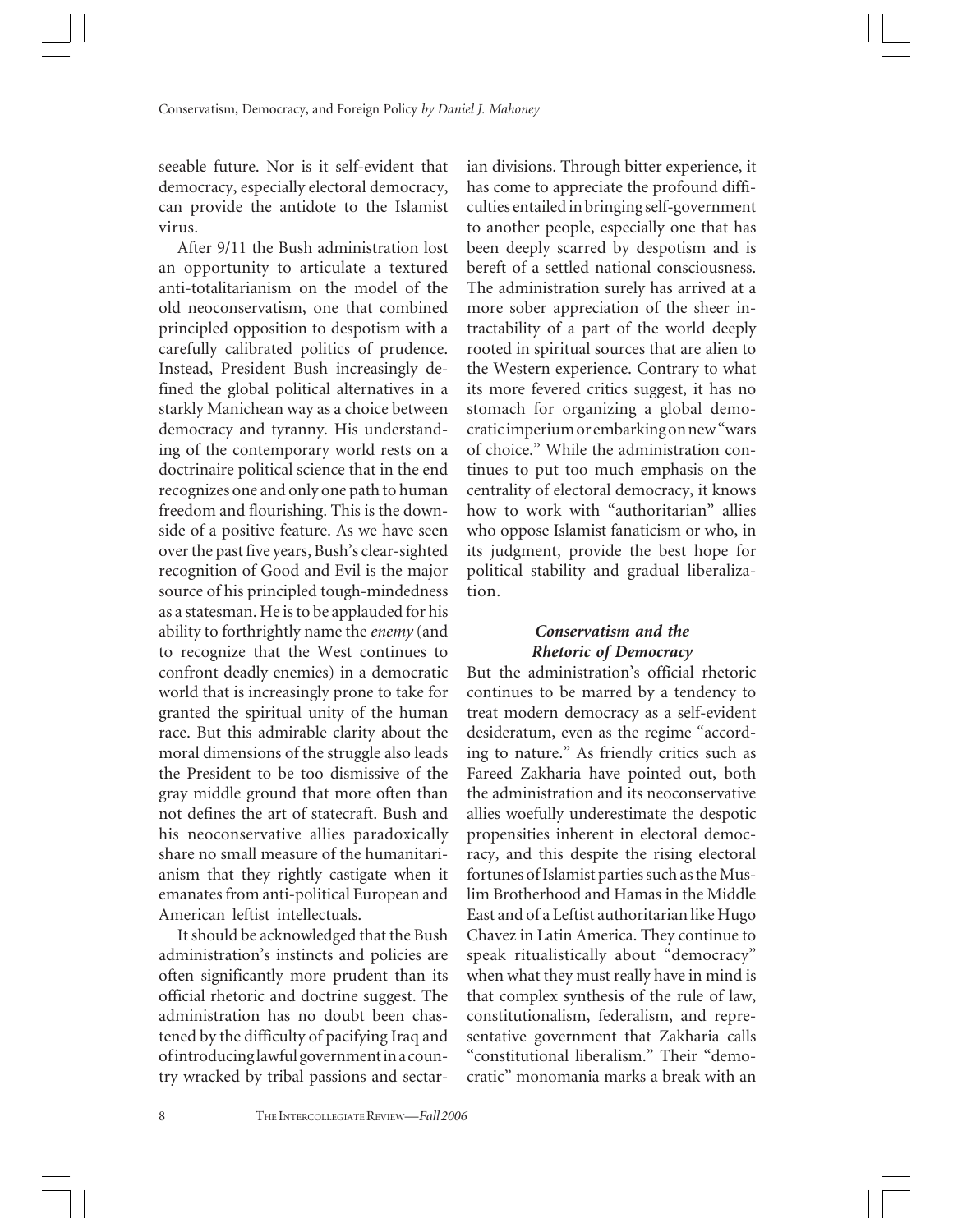older conservative tradition which always insisted that Western liberty draws on intellectual and spiritual resources broader and deeper than that of modern democracy. The idioms of constitutionalism and representative government have little room in a doctrine that places such inordinate emphasis on the love of liberty in the human soul and its natural expression through majority votes.

Critics who raise perfectly legitimate and necessary questions about the cultural prerequisites of democratic self-government are summarily dismissed by President Bush or Prime Minister Blair as cultural relativists, or even as racists—as if "democracy" arises automatically once impediments are removed. As ominously, the partisans of "global democracy" turn a blind eye to the historical evidence that suggests it is not from authoritarian regimes, but from weak and fledgling "democracies," that totalitarianism arises: consider Russia in 1917, Italy in 1922, and Germany in 1933.<sup>3</sup> The best conservative thinkers of the last two centuries have been wary of unalloyed democracy precisely because they cared deeply about the preservation of human liberty and recognized the powerful affinities between mass democracy and modern totalitarianism. There are totalitarian propensities inherent in what the French political philosopher Bertrand de Jouvenel once called "sovereignty in itself": the illusion that the "sovereign" human will is the ultimate arbiter of the moral and political world.

We are confronted, then, with a foreign policy that in many respects operates within sober parameters of principle and prudence—but which is expressed in a selfdefeating rhetoric that both encourages overreach and leaves the administration vulnerable to tendentious criticism. When the administration works with moderate pro-American autocrats such as General Pervez Musharraf in Pakistan it is inevitably accused of hypocrisy. Putting inordinate stress on the necessity of building *democracy* in Iraq and Afghanistan—rather than speaking more modestly about strengthening lawful and representative institutions in both countries—creates unreasonable expectations that are bound to be disappointed. Such "democracy" rhetoric also disarms the United States' legitimate concerns about religious extremism (e.g. the imposition of *Sharia*) when it is legitimized through the electoral process. Who are we to challenge the sovereignty of a *democratic* people? A more calibrated rhetoric, one that emphasizes the need to gradually introduce lawful and non-despotic political orders in countries ravaged by despotism or beset by corruption and authoritarianism would be less dramatic and perhaps less inspiring. But it would better describe the more modest and often quite realistic hopes that drive *actual* American policy in countries such as Iraq and Afghanistan.

Excessively doctrinaire rhetoric about democracy also creates misplaced pressures to confront non-totalitarian regimes, such as Vladimir Putin's Russia, with demands for "liberalization" that have nothing to do with America's legitimate national interests and everything to do with the view that Western-style liberal democracy provides the *only* legitimate model for political development in our time. This necessarily puts the administration in binds. The Vice-President of the United States followed up a May 4, 2006, speech in Vilnius, Lithuania one which implicitly threatened Russia with a "color revolution" of its own if it did not move in a more "democratic" direction with trips to Kazakhstan and Khirgistan to do business with the local tyrants. Such a brazen act of double-dealing confirms the suspicions of skeptics who are already convinced that American "universalism" is little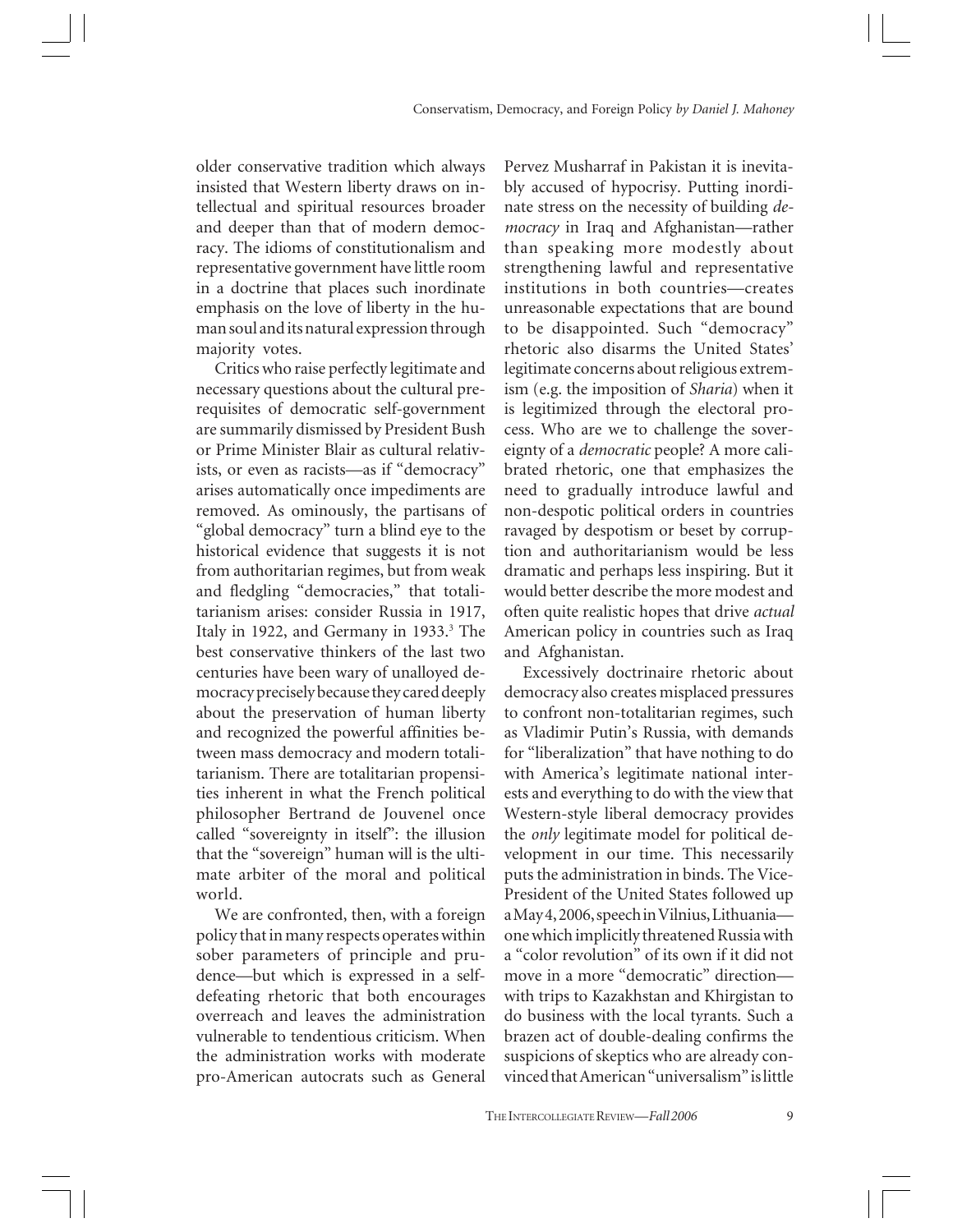more than a cover for national egoism and will-to-power. The spirited resistance to tyranny that has been the hallmark of administration rhetoric since 9/11 needs to be moderated and complemented by a greater awareness of local conditions and a greater modesty about America's capacity to judge—and dictate—the appropriate conditions for self-government abroad. In Russia, "National Bolsheviks" of the most unsavory sort, not Western-style liberals, are the real alternative to Putin's comparatively liberal regime.

And in truth, the vituperative exchanges between neoconservatives and paleoconservatives, and between foreign policy "realists" and "idealists," do little to contribute to the articulation of a politics of prudence worthy of the name. Both the administration and the full array of American conservative intellectuals need to learn how to judiciously combine spiritedness and moderation, Churchillian fortitude and prudent self-restraint, in a way that does justice to the perils that stem from both too much and too little national self-assertion.

#### *The Second Inaugural: Nature, History, and the Human Soul*

The democratic universalism of the Bush Doctrine is expressed with particular lucidity in the Second Inaugural Address delivered by the President on January 21, 2005. That speech is the best single articulation of the moral and philosophical premises underlying contemporary American foreign policy—or at least of the official doctrine that animates it. But it also reveals some of the deeply problematic assumptions informing the administration's policy "to seek and support the growth of democratic movements and institutions in every nation and culture, with the ultimate goal of ending tyranny in our world." That heady goal is presented as a fully practical ideal even if Bush conceded on that occasion that it is likely to be the "concentrated work of generations." That perfunctory concession to gradualism in no way qualifies the President's "complete confidence in the eventual triumph of freedom" or his belief that democracy, and democracy alone, is the regime that most fully coheres with the nature and needs of human beings. For President Bush, democracy has the support of the deepest longings of the human soul and of a Providential God who is also the "Author of Liberty."

To be sure, President Bush acknowledges that democracy can take a variety of local or cultural expressions. He denies that the United States has any interest in "impos(ing) our own style of government on the unwilling." Still, he fully identifies democracy as a political form with the imperative of selfgovernment. Whatever latitude is left to citizens and statesmen has to do with the *kind of democracy* that will protect human rights and human dignity within particular historical or cultural settings. President Bush implicitly affirms that the whole of humanity should and will eventually live under the liberal democratic dispensation. To that extent at least, he shares the Kojèvean-Fukuyaman premise that the "mutual recognition" of man by man will inevitably culminate in a "universal and homogenous state."

In the Second Inaugural, Bush speaks grandiloquently about "the global appeal of liberty" and makes no distinction between support for liberty and the promotion of a rather ill-defined "democracy." The President simply ignores or disregards everything in modern historical experience that suggests that modernization is compatible with various forms of "democratic despotism." The defeat of Communism is interpreted as definitive proof that "the world is moving toward liberty," since "the call of freedom comes to every mind and every soul."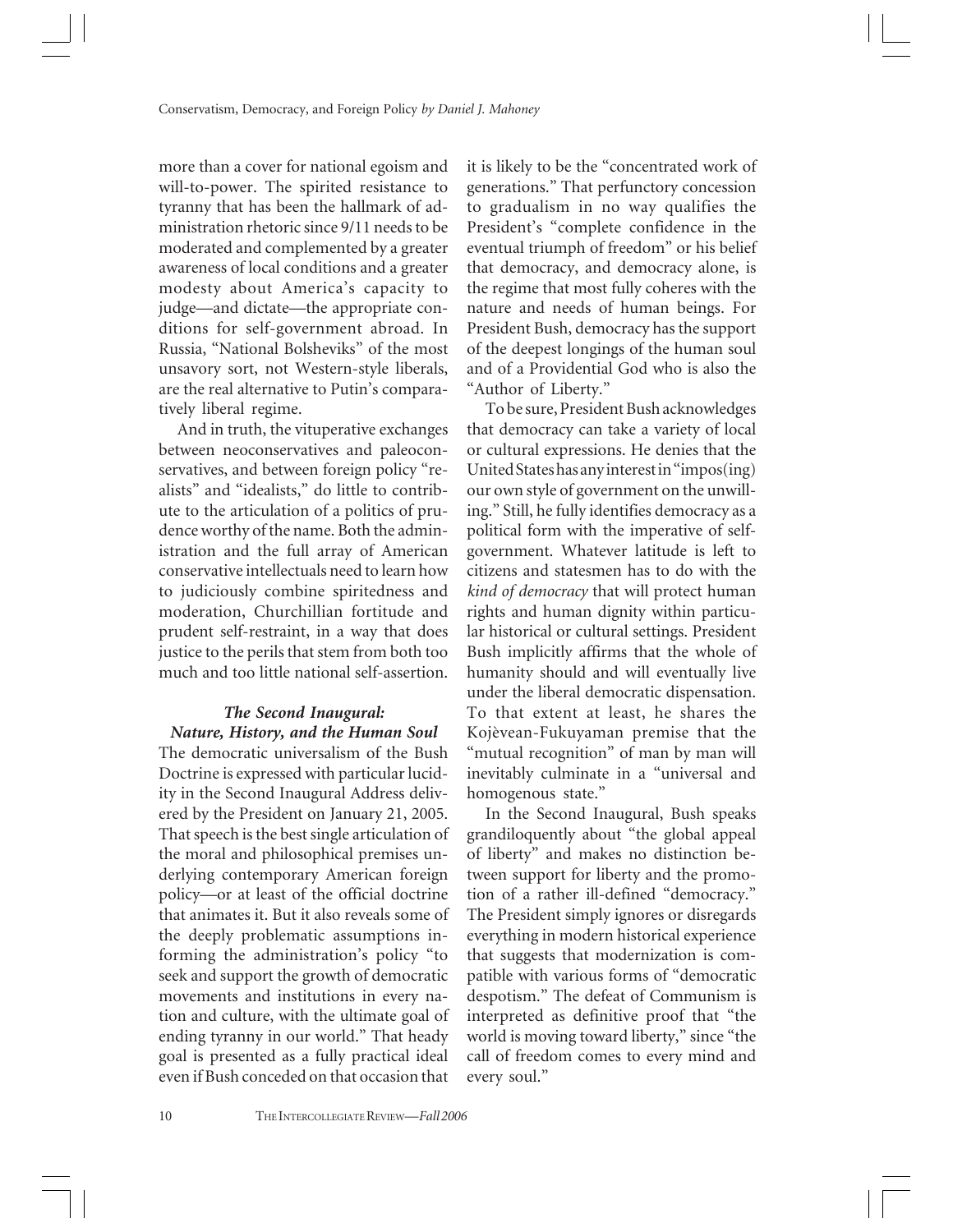In his quite complimentary remarks to the people of Hungary delivered on June 22, 2006, to commemorate the fiftieth anniversary of the Hungarian Revolution, President Bush makes a similar claim that, "the desire for liberty is universal, because it is written by our Creator into the hearts of every man, woman, and child on the Earth." In this speech, Bush pays eloquent tribute to the noble struggle of Hungarians in 1956, all the while treating that "anti-totalitarian revolution" (as Raymond Aron called it at the time), that collective revolt against the ideological "lie," as evidence of the inevitable triumph of democracy over "dictatorship." In doing so, however, he risks rendering that great event banal by turning it into one more illustration of the "Whig" version of history. The specificity of Communist totalitarianism, the Christian and European character of the Hungarian people, and the fact that Hungarians themselves took the initiative to restore their national independence and the authentic meaning of words are all overlooked in this rendering of events. The Hungarian Revolution instead becomes raw material for the inevitable victory of democracy in every time and place.

As hortatory rhetoric, the President's words are undoubtedly stirring and even ennobling. As political reflection, they reveal a shallow understanding of the complex passions, interests, and motives that move human beings. President Bush dogmatically presupposes that love of liberty is the predominant, even the overarching motive of the human soul. He not only downplays the cultural prerequisites of ordered liberty or democratic self-government but abstracts from the sempiternal drama of good and evil in each and every human soul. The President's unqualified universalism abstracts from the fact that hatred of despotism by no means automatically translates into love of liberty or a

settled and disciplined capacity for selfgovernment. It ignores Tocqueville's profound insight that the pure love of liberty the passion for political freedom and of "government of God and the laws alone" is a "sublime taste" reserved for a few souls and incomprehensible to "mediocre" ones.<sup>4</sup>

To be sure, Bush sometimes recurs to the best conservative wisdom and acknowledges that self-government necessarily entails "the governing of the self." He rightly asserts that human rights are "ennobled by service, and mercy." But he more characteristically makes extravagant claims about love of liberty being the incontestable motive of thinking and acting man. As Charles Kesler has observed, Bush ignores the palpable fact that while "'people everywhere prefer freedom to slavery'...many people everywhere and at all times have been quite happy to enjoy their freedom and all the benefits of someone else's slavery."5 Selfgovernment is a disposition of the soul that finds powerful support in the soul's refusal to be tyrannized by others. But the two are not equivalent. President Bush is not wrong when he argues that despotism violates the moral law and mutilates the wellsprings of the human spirit. But he is too quick to identify human nature with a single overarching impulse or desire, and he goes too far in conflating the ways of Providence with the empire of human liberty.

Near the end of the Second Inaugural, Bush anticipates some of these criticisms. While continuing to express "complete confidence in the eventual triumph of freedom" he attempts to distance himself from arguments about historical inevitability. "History" by itself determines nothing. Instead, our confidence in the universal triumph of liberty must be rooted in the fact that freedom is the "permanent hope of mankind" and the most powerful "longing of the soul." These poetic invocations do not adequately take into account the decid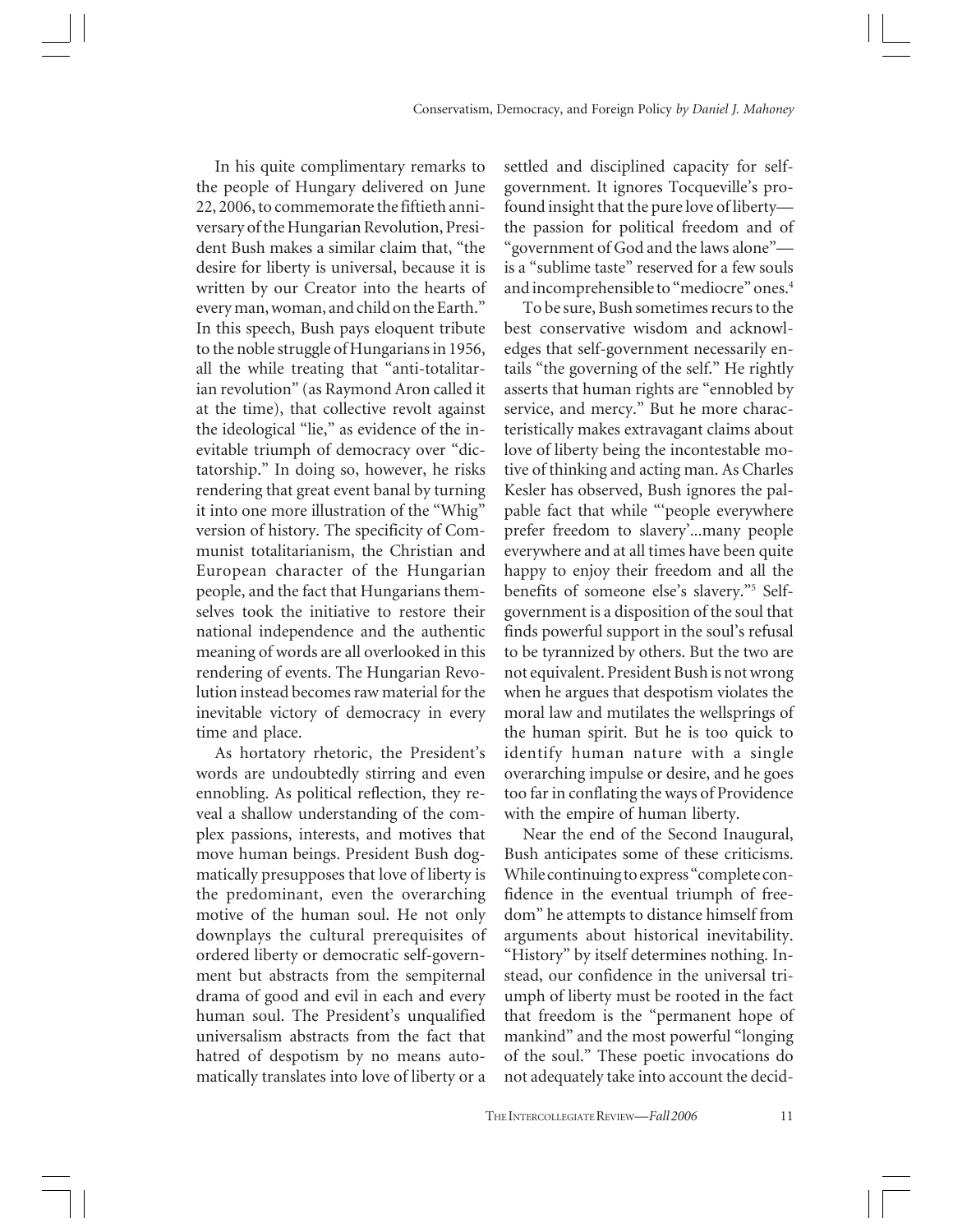edly "mixed" character of human nature. The President should not be expected, of course, to speak with the precision of a political philosopher. Still, this President of deep Christian conviction paradoxically shows little appreciation for the tragic dimensions of history and the pernicious and permanent effects of original sin on individual and collective life.

#### *Humanitarian Democracy versus the United States*

Moreover, the reduction of the political problem to the categorical imperative of promoting democracy abroad leaves the administration and the country vulnerable to those on the Left who identify democracy with a project to emancipate human beings from traditional cultural, moral, and even political restraints. For the partisans of "postmodern" or "humanitarian" democracy, the United States falls far short of the "democratic ideal." As the French political philosopher Pierre Manent has recently written, European elites "are trying to separate their democratic virtue from all their other characteristics," such as tradition, religion, and especially from the political framework of the nation-state. They have succumbed to what might be called the "postpolitical temptation." At the same time, "Americans seem more than ever willing—and this disposition extends well beyond the partisans of the current administration—to *identify* everything they do and everything they are with democracy, as such."<sup>6</sup> But what is to prevent the partisans of humanitarian democracy from denying the democratic *bona fides* of a selfgoverning people that remains attached to national sovereignty and still acknowledges the importance of traditional arrangements to a regime of self-government? By validating democracy as the *alpha* and *omega* of politics in our time, the Bush Doctrine leaves America vulnerable to delegit-

imization at the hands of more radical and "consistent" forms of democratic affirmation. In any case, deference to humanizing universal moral and political truths in no way means that any particular country gives humanity *unmediated* access to the universal. Abraham Lincoln, the noble poet-statesman of the American experiment, beautifully captured this tension when he spoke of Americans as an "almostchosen people." The United States (and the Western world in general) would cease to be true to itself if it repudiated the universality of its principles. But America surely also owes much of its greatness to particular national characteristics, to what Orestes Brownson has suggestively called our "providential constitution." Otherwise America is in principle "the world," the prototype of a unified humanity, and is destined to be swallowed up by a global imperium that more fully embodies the "democratic" aspirations of the whole of mankind.

President Bush may not be a neoconservative in any narrow political or even ideological sense. But his Second Inaugural Address perfectly mirrors the contradictions at the heart of the second neoconservatism. Like President Bush, neoconservatives are proud defenders of the prerogatives of the United States as a free, independent, and self-governing national community. At the same time, they are deeply suspicious of any other national selfassertion, however moderate or humane, that declines to "identify American democracy with the universal as such."7 At the rhetorical level at least, the second neoconservatism and the partisans of European humanitarian democracy ultimately differ more about means than ends. They are "frères-ennemis" who promote two distinct paths to the same destination, the "universal and homogenous state."

As I have tried to suggest, neocon-